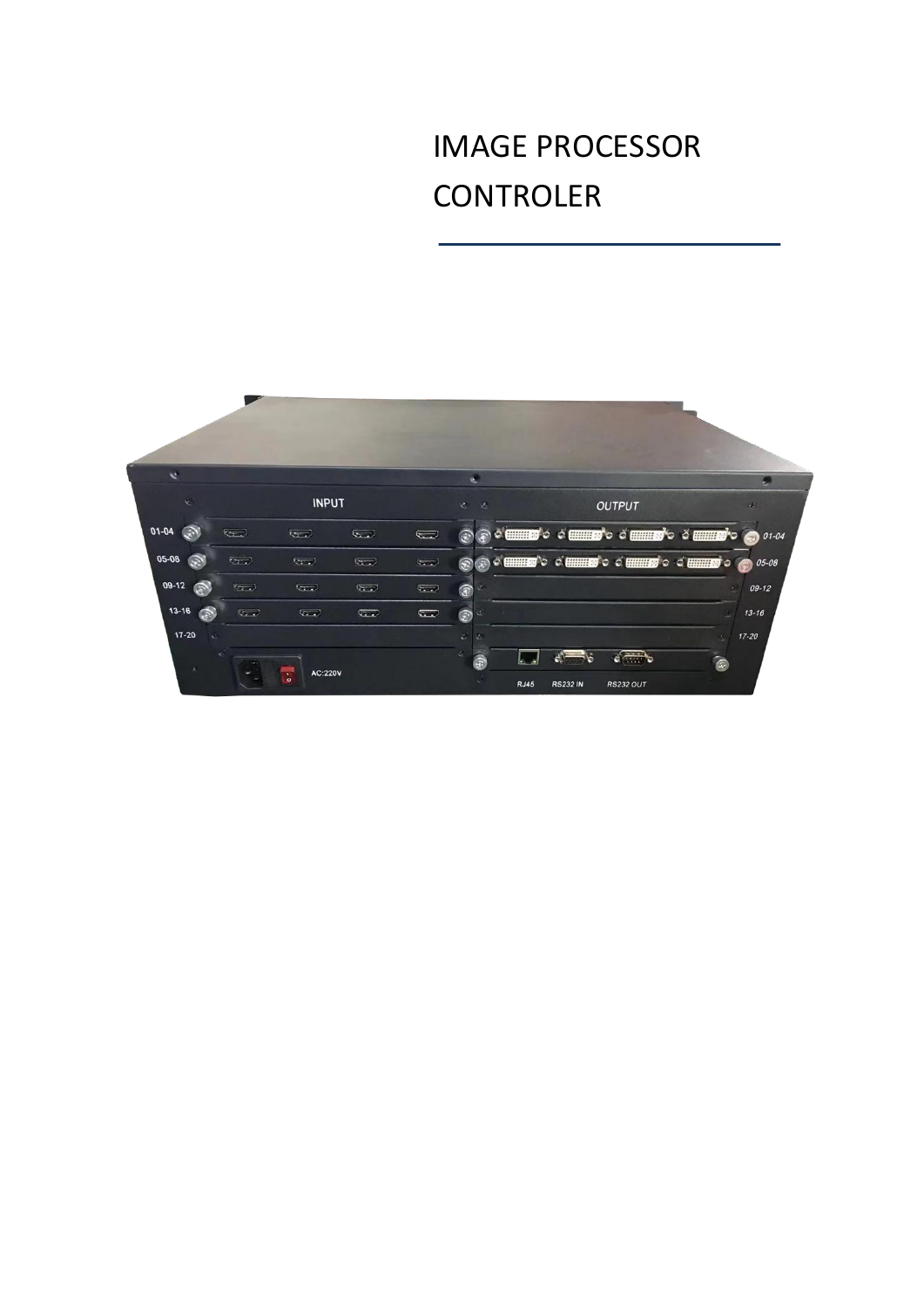### **Introduction**

We processor The main function is to splice multiple display units together into a logic displayer of ultrahigh resolution, and to realize multiple screens and scenarios of optional position and size through opening windows on the basis of this ultrahigh‐resolution displayer, which can also ensure that image quality in each screen is excellent. It can show the entire electronic map, geographical information system, industrial flow chart and industrial monitoring information and other data of ultrahigh resolution.

### **Main features of the Processor**

- ◆Pure hardware structure of FPGA, steady and reliability With excellent image processing performance, completely avoid troubles
- ◆ Support multiple video signals
- It supports DVI, HDMI, VGA, AV, SDI, and other video signal for accessing
- ◆Flexible board design, random combinations

support hot plug, convenient maintenance Removable board card matches with cases of different sizes, which can fully meet system requirements of different sizes. Cases make space for expanding and reducing capacity at any time. It is designed with exclusive card channel, system modules, such as input card, output card, control card, fan and power supply.



◆Support splicing freedom and active windows in optional position in full screen, all windows are allowed to roam free, overlap, magnify and narrow down, no regional and hierarchical constraints, and no size and proportion limits.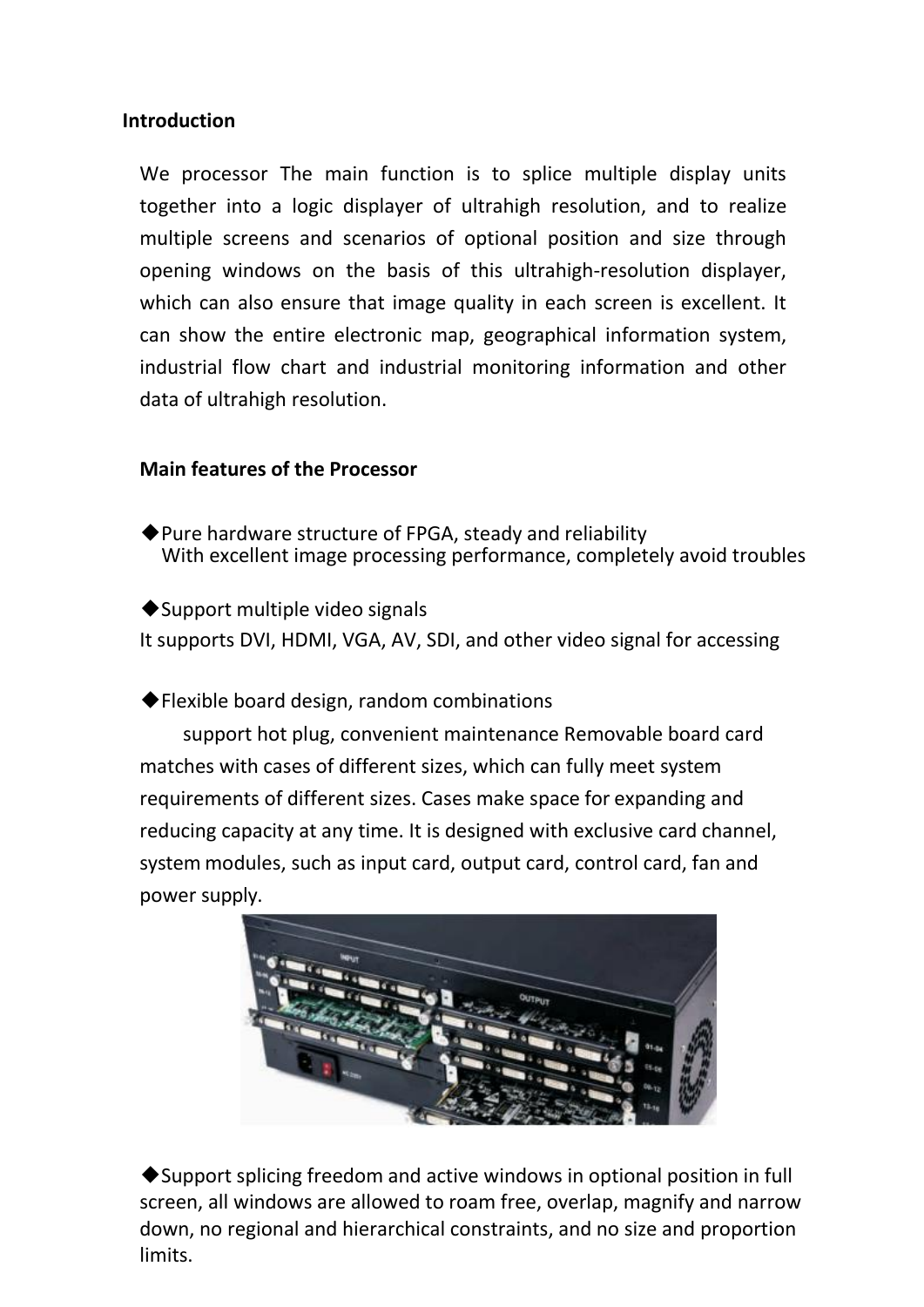## **Instruction of port**

(1) Video input signals

This device supports video signal inputs, as shown in the following table:

| Input port        | Description                                           |  |  |  |
|-------------------|-------------------------------------------------------|--|--|--|
| DVI input         | Digital interface, support 1920*1080P@60HZ            |  |  |  |
| VGA input         | DB-15M analog interface, support 1920*1080P@60HZ      |  |  |  |
| <b>HDMI</b> input | Digital interface, support 1920*1080P@60HZ            |  |  |  |
| CVBS-8 input      | BNC interface, supported video format: PAL/NTSC/SECAM |  |  |  |
| CVBS-2 input      | BNC interface, supported video format: PAL/NTSC/SECAM |  |  |  |
| YPbPr             | High-definition color component interface, support    |  |  |  |
|                   | 1920*1080P@60HZ                                       |  |  |  |

(2) Video output signals

This device supports video signal outputs, as shown in the following table:

| Output port        | Description                                                                              |  |  |  |
|--------------------|------------------------------------------------------------------------------------------|--|--|--|
| DVI output         | Digital interface, support digital signal 1920*1080P@60HZ                                |  |  |  |
| <b>HDMI</b> output | Digital interface, support HD signal, able to output HDMI<br>signals through the adapter |  |  |  |

(3) Control port signals

| Control port      |                                                                                           |
|-------------------|-------------------------------------------------------------------------------------------|
| Network interface | Users can control the PC software via LAN or directly using a<br>computer.                |
| <b>RS232</b>      | Users can connect the related equipment devices through<br>serial port for joint control. |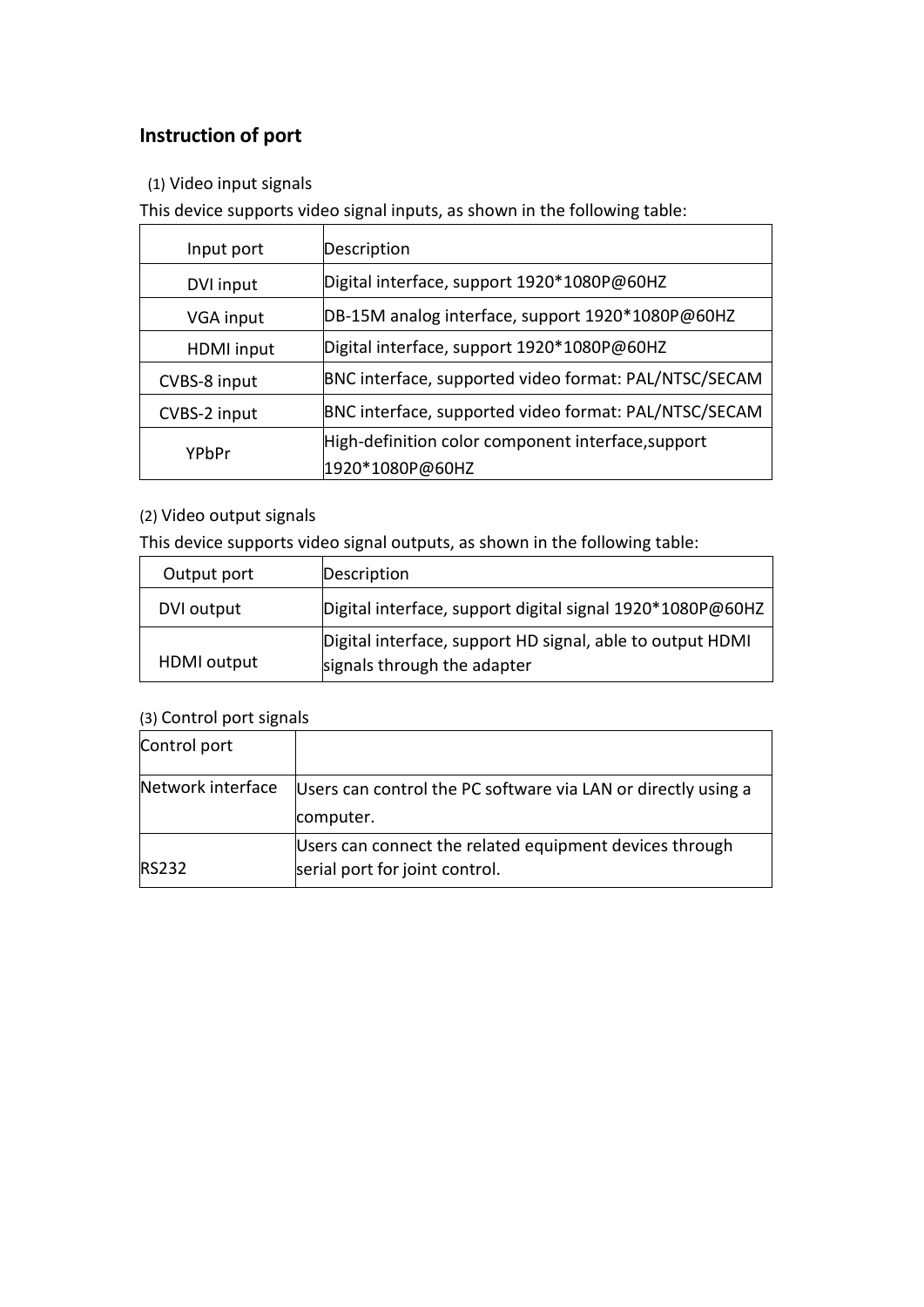## **Hardware connection diagram**